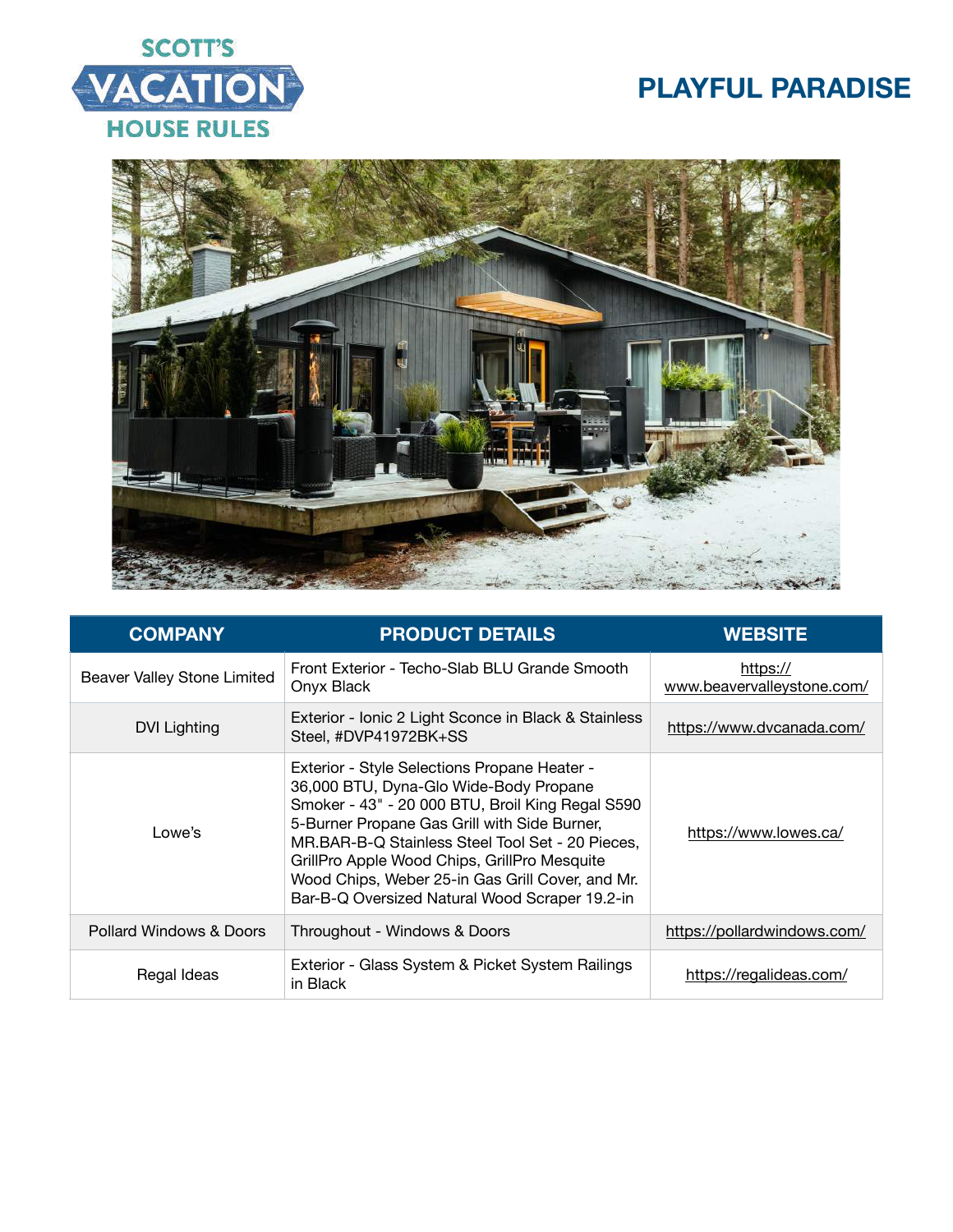



| <b>COMPANY</b>          | <b>PRODUCT DETAILS</b>                                                                                                                  | <b>WEBSITE</b>                                 |
|-------------------------|-----------------------------------------------------------------------------------------------------------------------------------------|------------------------------------------------|
| Berenson Inc.           | Bathroom - Maple 224mm CC Oval Pull Matte,<br>#35224-4MBK                                                                               | https://www.berenson.ca/                       |
| ciot                    | Bathroom - Ceppo Di Gre Ash, #BTKCG122403P<br>and Hit Wall Snow Glossy, #HERHI041001K<br>Kitchen - Evolution Blanco Brillo, #EQE021601K | https://ciot.com/<br>mississauga en            |
| <b>Schluter Systems</b> | Bathroom - Complete Kerdi Waterproofing System                                                                                          | https://www.schluter.ca/<br>schluter-ca/en CA/ |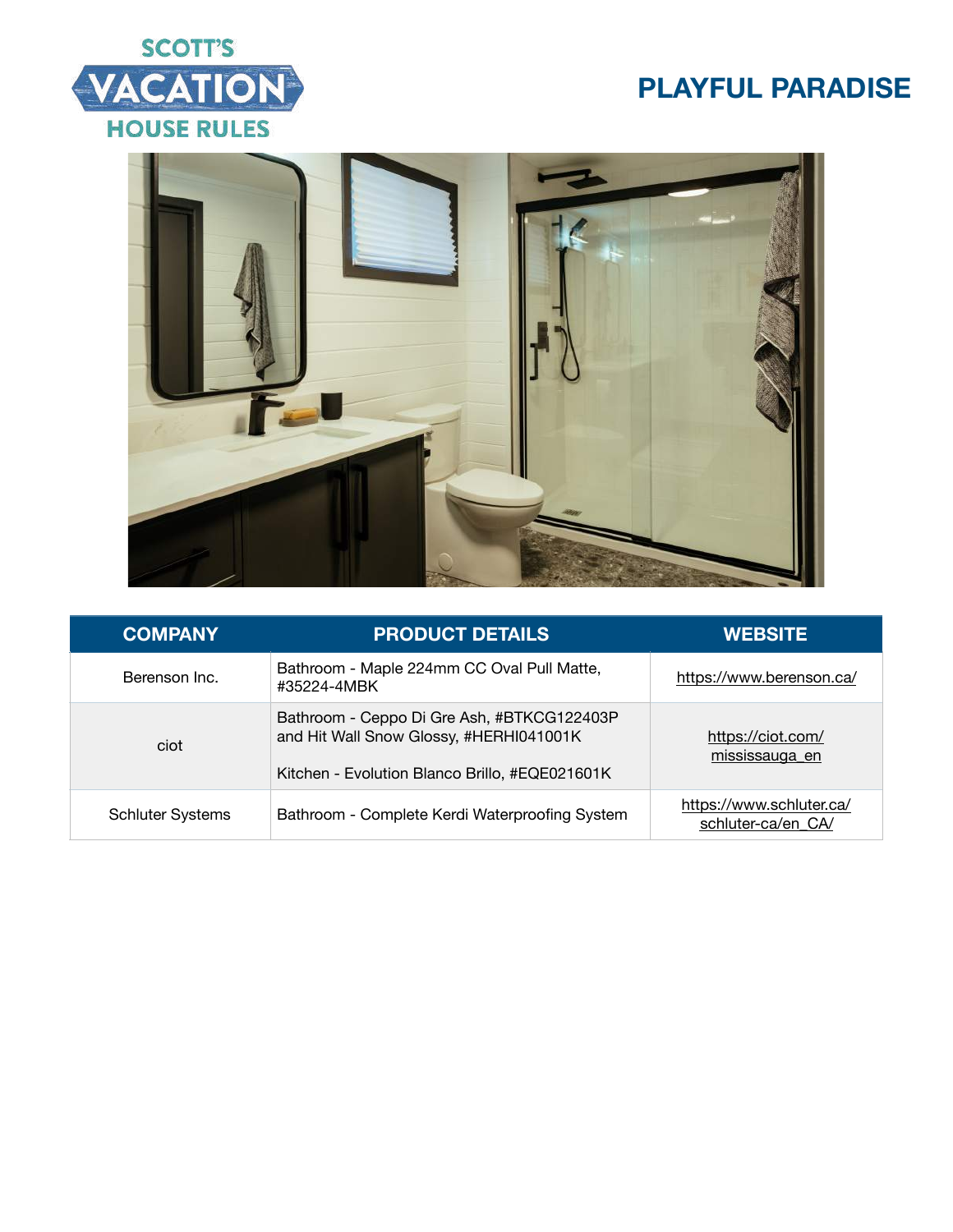





| <b>COMPANY</b>    | <b>PRODUCT DETAILS</b>                                                                                                                                                       | <b>WEBSITE</b>                  |
|-------------------|------------------------------------------------------------------------------------------------------------------------------------------------------------------------------|---------------------------------|
| beddy's           | Bedroom 3 - Dash - Minky Bedding, So Grid<br>Looking Large Luxe Blanket, Buckle Up Lumbar<br>Pillow, Hip To Be Square Euro Pillow, and Love<br><b>Triangle Medium Pillow</b> | https://beddys.com/             |
| Len's Mill Stores | Bedroom 1 - Vinyl Headboard Fabric in Indigo                                                                                                                                 | https://lensmill.com/           |
| <b>Ready Pine</b> | Bedrooms - Pre-Finished Tongue & Groove in<br><b>Beige Grey</b>                                                                                                              | https://readypine.com/          |
| Rust-Oleum        | Throughout - Primer, Zinsser BE in White                                                                                                                                     | https://www.rustoleum.ca/       |
| Stearns & Foster  | Bedroom 1 - King Size, Mattress Medium Firmness                                                                                                                              | https://stearnsandfoster.ca/en/ |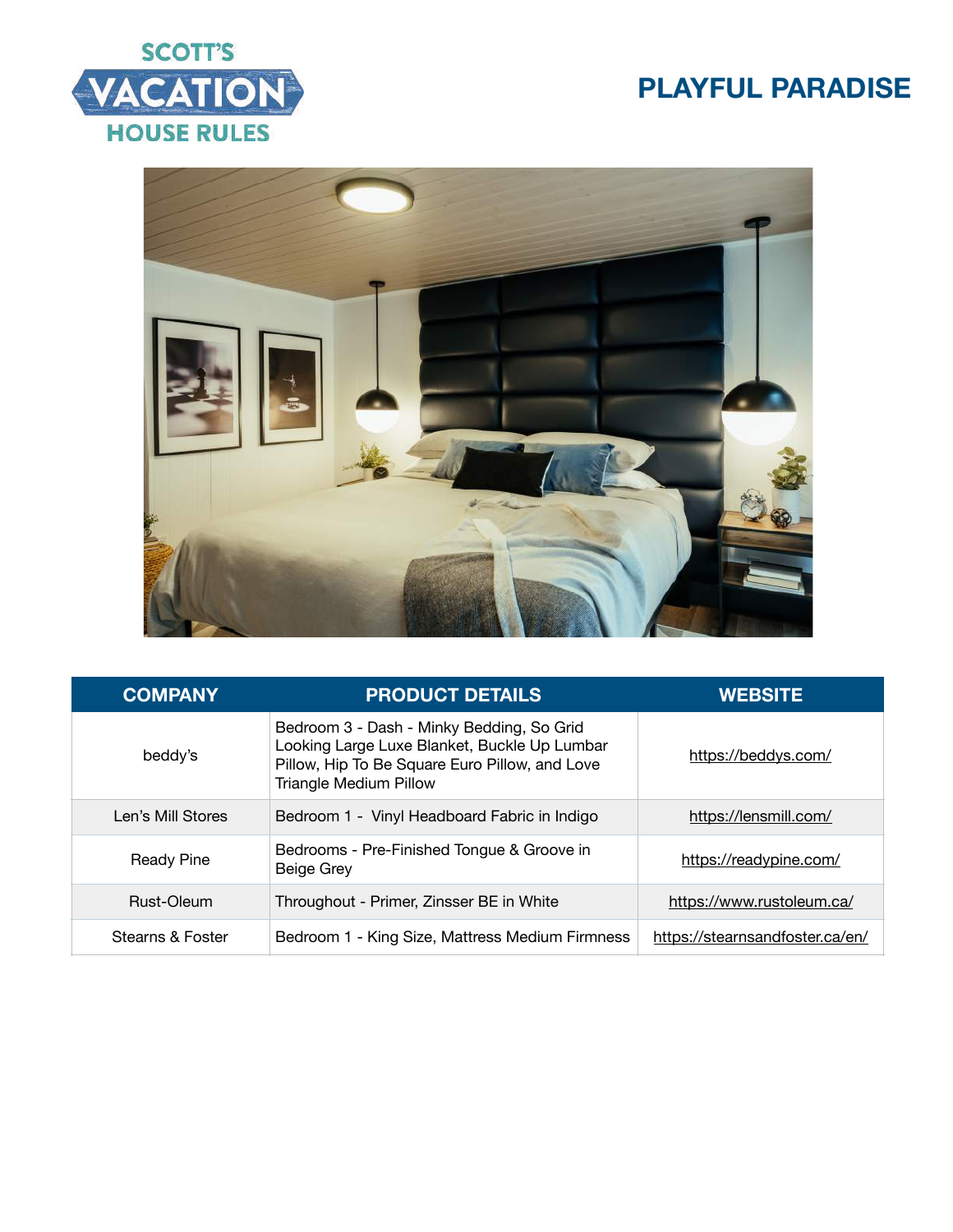



| <b>COMPANY</b>          | <b>PRODUCT DETAILS</b>                                                                                                                                                                                                                                                                                                                                                                                                                     | <b>WEBSITE</b>                           |
|-------------------------|--------------------------------------------------------------------------------------------------------------------------------------------------------------------------------------------------------------------------------------------------------------------------------------------------------------------------------------------------------------------------------------------------------------------------------------------|------------------------------------------|
| Cyclone Range Hoods Inc | Kitchen - Hood Insert, #BX60028                                                                                                                                                                                                                                                                                                                                                                                                            | https://cyclonerangehoods.com/           |
| <b>ELKAY</b>            | Kitchen - Elkay Quartz Classic 33" x 19" x 10",<br>Equal Double Bowl Under-mount Sink Aqua<br>Divide Lever Handle, Black, #ELGDULB3322,<br>Elkay Quartz Classic 33" x 18 1/2" x 9-1/2",<br>Equal Double Bowl Under-mount Sink, Black,<br>#ELGU3322C, Elkay Polymer Drain Fitting with<br>Removable Basket Strainer and Rubber<br>Stopper Black, #LKQS35BK and Elkay<br>Stainless Steel 12-3/4" x 14-1/2" x 1" Bottom<br>Grid, #LKOBG1415SS | https://www.elkay.com/us/en.html         |
| Latitude Countertops    | Bathroom - Latitude Rem Et Calcatta Gold<br>2cm, 3/4" Eased Edge, fabrication & install<br>Kitchen - Silestone Eternal Noir 2cm Suede, 1<br>1/2 Eased Edge, fabrication & install                                                                                                                                                                                                                                                          | https://<br>www.latitudecountertops.com/ |
| Winnec Inc              | Kitchen - Handle, Matte Black,<br>#192559192MB<br>Kitchen Island & Coat Closet - Handle, Matte<br>Black, #559320MB                                                                                                                                                                                                                                                                                                                         | https://www.winnecinc.com/               |